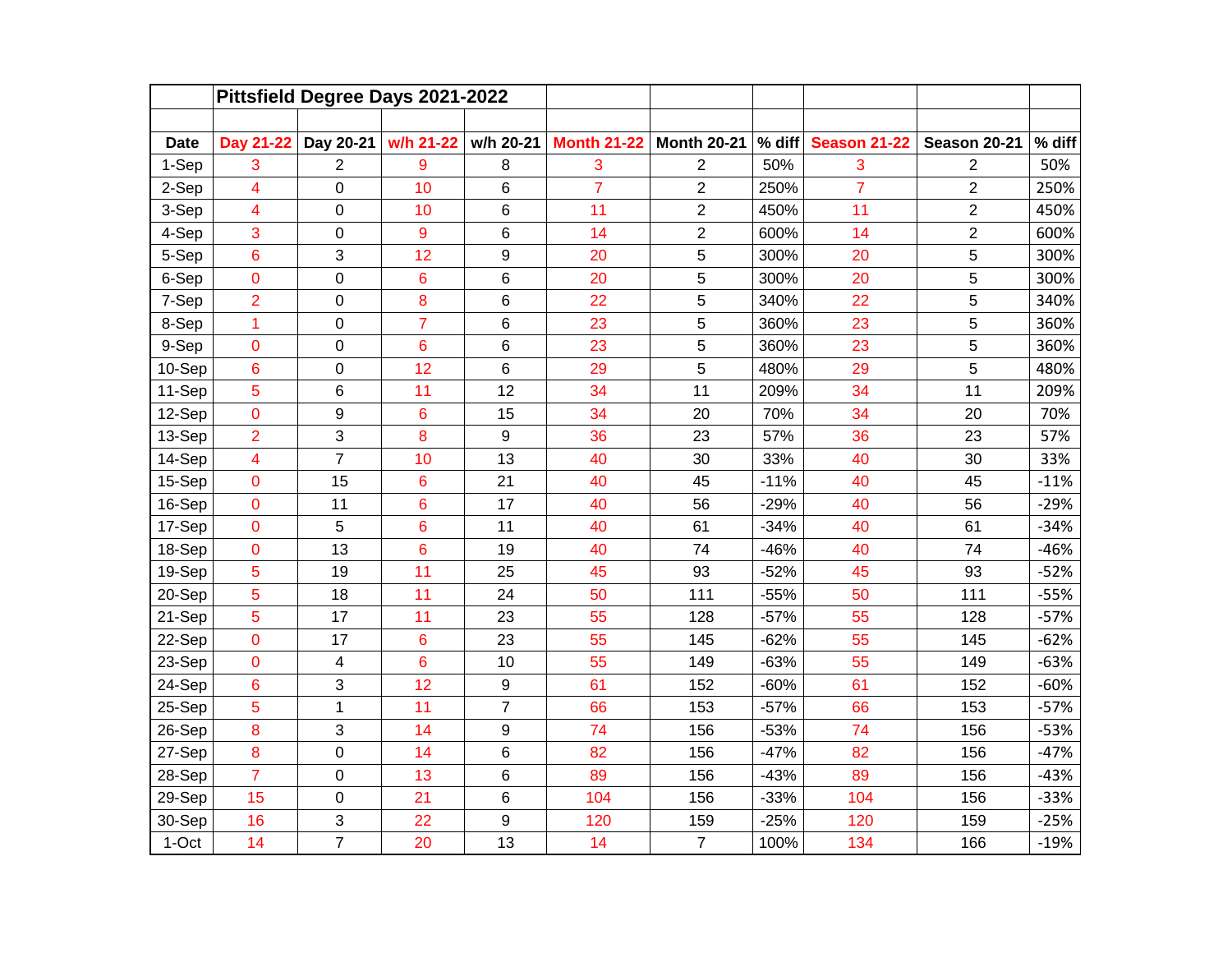| 2-Oct  | 9                       | 14        | 15             | 20 | 23  | 21  | 10%    | 143 | 180 | $-21%$ |
|--------|-------------------------|-----------|----------------|----|-----|-----|--------|-----|-----|--------|
| 3-Oct  | $\overline{7}$          | 16        | 13             | 22 | 30  | 37  | $-19%$ | 150 | 196 | $-23%$ |
| 4-Oct  | 10                      | 17        | 16             | 23 | 40  | 54  | $-26%$ | 160 | 213 | $-25%$ |
| 5-Oct  | 11                      | 13        | 17             | 19 | 51  | 67  | $-24%$ | 171 | 226 | $-24%$ |
| 6-Oct  | 6                       | $\pmb{0}$ | 12             | 6  | 57  | 67  | $-15%$ | 177 | 226 | $-22%$ |
| 7-Oct  | 5                       | 16        | 11             | 22 | 62  | 83  | $-25%$ | 182 | 242 | $-25%$ |
| 8-Oct  | 3                       | 18        | 9              | 24 | 65  | 101 | $-36%$ | 185 | 260 | $-29%$ |
| 9-Oct  | 8                       | 15        | 14             | 21 | 73  | 116 | $-37%$ | 193 | 275 | $-30%$ |
| 10-Oct | 8                       | 5         | 14             | 11 | 81  | 121 | $-33%$ | 201 | 280 | $-28%$ |
| 11-Oct | 6                       | 11        | 12             | 17 | 87  | 132 | $-34%$ | 207 | 291 | $-29%$ |
| 12-Oct | 5                       | 17        | 11             | 23 | 92  | 149 | $-38%$ | 212 | 308 | $-31%$ |
| 13-Oct | 8                       | 15        | 14             | 21 | 100 | 164 | $-39%$ | 220 | 323 | $-32%$ |
| 14-Oct | 1                       | 12        | $\overline{7}$ | 18 | 101 | 176 | $-43%$ | 221 | 335 | $-34%$ |
| 15-Oct | $\overline{2}$          | 10        | 8              | 16 | 103 | 186 | $-45%$ | 223 | 345 | $-35%$ |
| 16-Oct | $\overline{2}$          | 12        | 8              | 18 | 105 | 198 | $-47%$ | 225 | 357 | $-37%$ |
| 17-Oct | 15                      | 22        | 21             | 28 | 120 | 220 | $-45%$ | 240 | 379 | $-37%$ |
| 18-Oct | 21                      | 21        | 27             | 27 | 141 | 241 | $-41%$ | 261 | 400 | $-35%$ |
| 19-Oct | 16                      | 15        | 22             | 21 | 157 | 256 | $-39%$ | 277 | 415 | $-33%$ |
| 20-Oct | $\overline{\mathbf{4}}$ | 6         | 10             | 12 | 161 | 262 | $-39%$ | 281 | 421 | $-33%$ |
| 21-Oct | $\overline{7}$          | 3         | 13             | 9  | 168 | 265 | $-37%$ | 288 | 424 | $-32%$ |
| 22-Oct | 15                      | 0         | 21             | 6  | 183 | 265 | $-31%$ | 303 | 424 | $-29%$ |
| 23-Oct | 22                      | $\pmb{0}$ | 28             | 6  | 205 | 265 | $-23%$ | 325 | 424 | $-23%$ |
| 24-Oct | 22                      | 12        | 28             | 18 | 227 | 277 | $-18%$ | 347 | 436 | $-20%$ |
| 25-Oct | 15                      | 23        | 21             | 29 | 242 | 300 | $-19%$ | 362 | 459 | $-21%$ |
| 26-Oct | 16                      | 19        | 22             | 25 | 258 | 319 | $-19%$ | 378 | 478 | $-21%$ |
| 27-Oct | 18                      | 19        | 24             | 25 | 276 | 338 | $-18%$ | 396 | 497 | $-20%$ |
| 28-Oct | 20                      | 21        | 26             | 27 | 296 | 359 | $-18%$ | 416 | 518 | $-20%$ |
| 29-Oct | 24                      | 23        | 30             | 29 | 320 | 382 | $-16%$ | 440 | 541 | $-19%$ |
| 30-Oct | 16                      | 33        | 22             | 39 | 336 | 415 | $-19%$ | 456 | 574 | $-21%$ |
| 31-Oct | 11                      | 35        | 17             | 41 | 347 | 450 | $-23%$ | 467 | 609 | $-23%$ |
| 1-Nov  | 20                      | 26        | 23             | 29 | 20  | 26  | $-23%$ | 487 | 635 | $-23%$ |
| 2-Nov  | 24                      | 31        | 27             | 34 | 44  | 57  | $-23%$ | 511 | 666 | $-23%$ |
| 3-Nov  | 29                      | 31        | 32             | 34 | 73  | 88  | $-17%$ | 540 | 697 | $-23%$ |
| 4-Nov  | 28                      | 23        | 31             | 26 | 101 | 111 | $-9%$  | 568 | 720 | $-21%$ |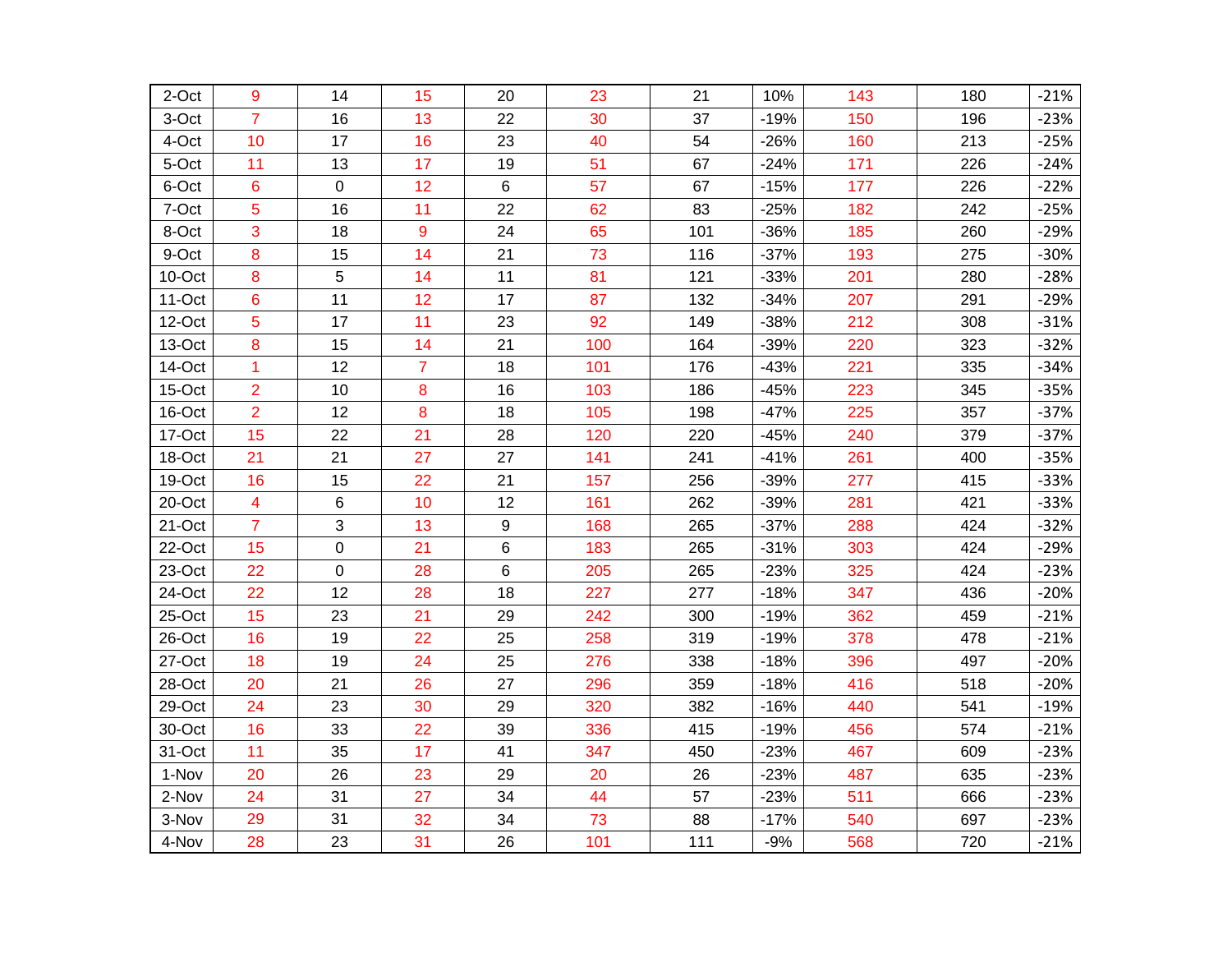| 5-Nov  | 30 | 12             | 33 | 15 | 131 | 123 | 7%  | 598  | 732  | $-18%$ |
|--------|----|----------------|----|----|-----|-----|-----|------|------|--------|
| 6-Nov  | 29 | 8              | 32 | 11 | 160 | 131 | 22% | 627  | 740  | $-15%$ |
| 7-Nov  | 27 | 9              | 30 | 12 | 187 | 140 | 34% | 654  | 749  | $-13%$ |
| 8-Nov  | 21 | 10             | 24 | 13 | 208 | 150 | 39% | 675  | 759  | $-11%$ |
| 9-Nov  | 19 | 10             | 22 | 13 | 227 | 160 | 42% | 694  | 769  | $-10%$ |
| 10-Nov | 20 | 10             | 23 | 13 | 247 | 170 | 45% | 714  | 779  | $-8%$  |
| 11-Nov | 24 | $\overline{2}$ | 27 | 5  | 271 | 172 | 58% | 738  | 781  | $-6%$  |
| 12-Nov | 18 | 15             | 21 | 18 | 289 | 187 | 55% | 756  | 796  | $-5%$  |
| 13-Nov | 22 | 27             | 25 | 30 | 311 | 214 | 45% | 778  | 823  | $-5%$  |
| 14-Nov | 26 | 30             | 29 | 33 | 337 | 244 | 38% | 804  | 853  | $-6%$  |
| 15-Nov | 28 | 25             | 31 | 28 | 365 | 269 | 36% | 832  | 878  | $-5%$  |
| 16-Nov | 30 | 22             | 33 | 25 | 395 | 291 | 36% | 862  | 900  | $-4%$  |
| 17-Nov | 27 | 30             | 30 | 33 | 422 | 321 | 31% | 889  | 930  | $-4%$  |
| 18-Nov | 13 | 41             | 16 | 44 | 435 | 362 | 20% | 902  | 971  | $-7%$  |
| 19-Nov | 30 | 34             | 33 | 37 | 465 | 396 | 17% | 932  | 1005 | $-7%$  |
| 20-Nov | 33 | 15             | 36 | 18 | 498 | 411 | 21% | 965  | 1020 | $-5%$  |
| 21-Nov | 24 | 22             | 27 | 25 | 522 | 433 | 21% | 989  | 1042 | $-5%$  |
| 22-Nov | 27 | 32             | 30 | 35 | 549 | 465 | 18% | 1016 | 1074 | $-5%$  |
| 23-Nov | 36 | 25             | 39 | 28 | 585 | 490 | 19% | 1052 | 1099 | $-4%$  |
| 24-Nov | 37 | 32             | 40 | 35 | 622 | 522 | 19% | 1089 | 1131 | $-4%$  |
| 25-Nov | 31 | 28             | 34 | 31 | 653 | 550 | 19% | 1120 | 1159 | $-3%$  |
| 26-Nov | 31 | 16             | 34 | 19 | 684 | 566 | 21% | 1151 | 1175 | $-2%$  |
| 27-Nov | 39 | 19             | 42 | 22 | 723 | 585 | 24% | 1190 | 1194 | 0%     |
| 28-Nov | 40 | 26             | 43 | 29 | 763 | 611 | 25% | 1230 | 1220 | 1%     |
| 29-Nov | 39 | 28             | 42 | 31 | 802 | 639 | 26% | 1269 | 1248 | 2%     |
| 30-Nov | 42 | 20             | 45 | 23 | 844 | 659 | 28% | 1311 | 1268 | 3%     |
| 1-Dec  | 32 | 18             | 35 | 21 | 32  | 18  | 78% | 1343 | 1286 | 4%     |
| 2-Dec  | 26 | 32             | 29 | 35 | 58  | 50  | 16% | 1369 | 1318 | 4%     |
| 3-Dec  | 33 | 28             | 36 | 31 | 91  | 78  | 17% | 1402 | 1346 | 4%     |
| 4-Dec  | 34 | 19             | 37 | 22 | 125 | 97  | 29% | 1436 | 1365 | 5%     |
| 5-Dec  | 32 | 28             | 35 | 31 | 157 | 125 | 26% | 1468 | 1393 | 5%     |
| 6-Dec  | 19 | 37             | 22 | 40 | 176 | 162 | 9%  | 1487 | 1430 | 4%     |
| 7-Dec  | 35 | 37             | 38 | 40 | 211 | 199 | 6%  | 1522 | 1467 | 4%     |
| 8-Dec  | 36 | 42             | 39 | 45 | 247 | 241 | 2%  | 1558 | 1509 | 3%     |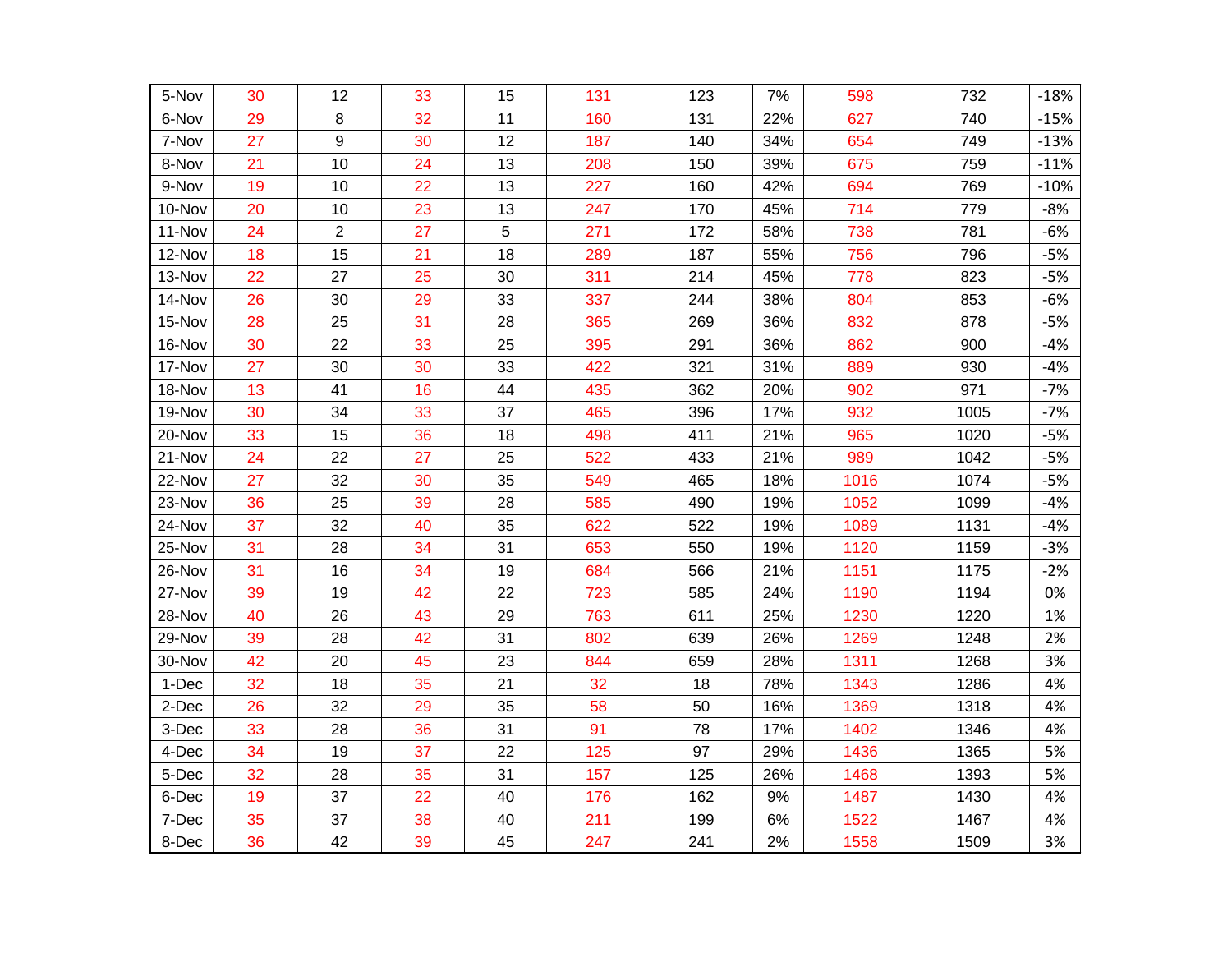| 9-Dec  | 38 | 38 | 41 | 41 | 285 | 279  | 2%     | 1596 | 1547 | 3%    |
|--------|----|----|----|----|-----|------|--------|------|------|-------|
| 10-Dec | 31 | 30 | 34 | 33 | 316 | 309  | 2%     | 1627 | 1577 | 3%    |
| 11-Dec | 20 | 29 | 23 | 32 | 336 | 338  | $-1%$  | 1647 | 1606 | 3%    |
| 12-Dec | 30 | 29 | 33 | 32 | 366 | 367  | 0%     | 1677 | 1635 | 3%    |
| 13-Dec | 26 | 21 | 29 | 24 | 392 | 388  | 1%     | 1703 | 1656 | 3%    |
| 14-Dec | 30 | 34 | 33 | 37 | 422 | 422  | 0%     | 1733 | 1690 | 3%    |
| 15-Dec | 29 | 42 | 32 | 45 | 451 | 464  | $-3%$  | 1762 | 1732 | 2%    |
| 16-Dec | 10 | 47 | 13 | 50 | 461 | 511  | $-10%$ | 1772 | 1779 | 0%    |
| 17-Dec | 21 | 44 | 24 | 47 | 482 | 555  | $-13%$ | 1793 | 1823 | $-2%$ |
| 18-Dec | 32 | 52 | 35 | 55 | 514 | 607  | $-15%$ | 1825 | 1875 | $-3%$ |
| 19-Dec | 38 | 52 | 41 | 55 | 552 | 659  | $-16%$ | 1863 | 1927 | $-3%$ |
| 20-Dec | 43 | 39 | 46 | 42 | 595 | 698  | $-15%$ | 1906 | 1966 | $-3%$ |
| 21-Dec | 35 | 31 | 38 | 34 | 630 | 729  | $-14%$ | 1941 | 1997 | $-3%$ |
| 22-Dec | 32 | 35 | 35 | 38 | 662 | 764  | $-13%$ | 1973 | 2032 | $-3%$ |
| 23-Dec | 43 | 36 | 46 | 39 | 705 | 800  | $-12%$ | 2016 | 2068 | $-3%$ |
| 24-Dec | 43 | 21 | 46 | 24 | 748 | 821  | $-9%$  | 2059 | 2089 | $-1%$ |
| 25-Dec | 34 | 19 | 37 | 22 | 782 | 840  | $-7%$  | 2093 | 2108 | $-1%$ |
| 26-Dec | 31 | 39 | 34 | 42 | 813 | 879  | $-8%$  | 2124 | 2147 | $-1%$ |
| 27-Dec | 37 | 38 | 40 | 41 | 850 | 917  | $-7%$  | 2161 | 2185 | $-1%$ |
| 28-Dec | 30 | 31 | 33 | 34 | 880 | 948  | $-7%$  | 2191 | 2216 | $-1%$ |
| 29-Dec | 32 | 39 | 35 | 42 | 912 | 987  | $-8%$  | 2223 | 2255 | $-1%$ |
| 30-Dec | 27 | 39 | 30 | 42 | 939 | 1026 | $-8%$  | 2250 | 2294 | $-2%$ |
| 31-Dec | 24 | 33 | 27 | 36 | 963 | 1059 | $-9%$  | 2274 | 2327 | $-2%$ |
| 1-Jan  | 19 | 39 | 21 | 41 | 19  | 39   | $-51%$ | 2293 | 2366 | $-3%$ |
| 2-Jan  | 30 | 31 | 32 | 33 | 49  | 70   | $-30%$ | 2323 | 2397 | $-3%$ |
| 3-Jan  | 48 | 36 | 50 | 38 | 97  | 106  | $-8%$  | 2371 | 2433 | $-3%$ |
| 4-Jan  | 46 | 34 | 48 | 36 | 143 | 140  | 2%     | 2417 | 2467 | $-2%$ |
| 5-Jan  | 36 | 33 | 38 | 35 | 179 | 173  | 3%     | 2453 | 2500 | $-2%$ |
| 6-Jan  | 35 | 38 | 37 | 40 | 214 | 211  | 1%     | 2488 | 2538 | $-2%$ |
| 7-Jan  | 46 | 38 | 48 | 40 | 260 | 249  | 4%     | 2534 | 2576 | $-2%$ |
| 8-Jan  | 52 | 42 | 54 | 44 | 312 | 291  | 7%     | 2586 | 2618 | $-1%$ |
| 9-Jan  | 44 | 42 | 46 | 44 | 356 | 333  | 7%     | 2630 | 2660 | $-1%$ |
| 10-Jan | 43 | 42 | 45 | 44 | 399 | 375  | 6%     | 2673 | 2702 | $-1%$ |
| 11-Jan | 59 | 42 | 61 | 44 | 458 | 417  | 10%    | 2732 | 2744 | 0%    |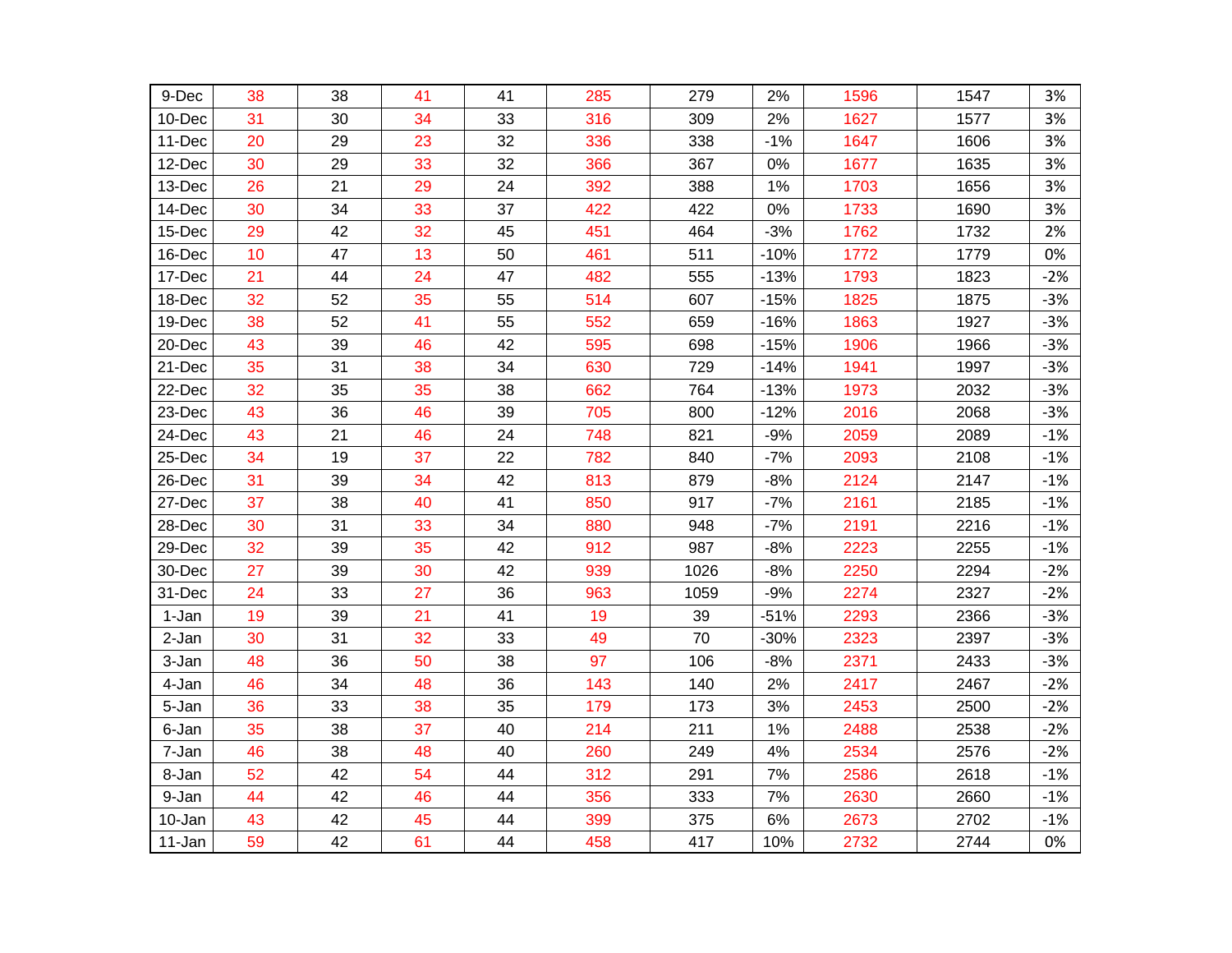| 12-Jan | 50 | 38 | 52 | 40 | 508  | 455  | 12%    | 2782 | 2782 | 0% |
|--------|----|----|----|----|------|------|--------|------|------|----|
| 13-Jan | 36 | 37 | 38 | 39 | 544  | 492  | 11%    | 2818 | 2819 | 0% |
| 14-Jan | 48 | 35 | 50 | 37 | 592  | 527  | 12%    | 2866 | 2854 | 0% |
| 15-Jan | 67 | 35 | 69 | 37 | 659  | 562  | 17%    | 2933 | 2889 | 2% |
| 16-Jan | 55 | 31 | 57 | 33 | 714  | 593  | 20%    | 2988 | 2920 | 2% |
| 17-Jan | 36 | 31 | 38 | 33 | 750  | 624  | 20%    | 3024 | 2951 | 2% |
| 18-Jan | 47 | 34 | 49 | 36 | 797  | 658  | 21%    | 3071 | 2985 | 3% |
| 19-Jan | 43 | 37 | 45 | 39 | 840  | 695  | 21%    | 3114 | 3022 | 3% |
| 20-Jan | 42 | 43 | 44 | 45 | 882  | 738  | 20%    | 3156 | 3065 | 3% |
| 21-Jan | 61 | 47 | 63 | 49 | 943  | 785  | 20%    | 3217 | 3112 | 3% |
| 22-Jan | 59 | 37 | 61 | 39 | 1002 | 822  | 22%    | 3276 | 3149 | 4% |
| 23-Jan | 48 | 47 | 50 | 49 | 1050 | 869  | 21%    | 3324 | 3196 | 4% |
| 24-Jan | 46 | 53 | 48 | 55 | 1096 | 922  | 19%    | 3370 | 3249 | 4% |
| 25-Jan | 42 | 46 | 44 | 48 | 1138 | 968  | 18%    | 3412 | 3295 | 4% |
| 26-Jan | 56 | 42 | 58 | 44 | 1194 | 1010 | 18%    | 3468 | 3337 | 4% |
| 27-Jan | 58 | 40 | 60 | 42 | 1252 | 1050 | 19%    | 3526 | 3377 | 4% |
| 28-Jan | 41 | 49 | 43 | 51 | 1293 | 1099 | 18%    | 3567 | 3426 | 4% |
| 29-Jan | 55 | 60 | 57 | 62 | 1348 | 1159 | 16%    | 3622 | 3486 | 4% |
| 30-Jan | 57 | 57 | 59 | 59 | 1405 | 1216 | 16%    | 3679 | 3543 | 4% |
| 31-Jan | 56 | 56 | 58 | 58 | 1461 | 1272 | 15%    | 3735 | 3599 | 4% |
| 1-Feb  | 51 | 42 | 53 | 44 | 51   | 42   | 21%    | 3786 | 3641 | 4% |
| 2-Feb  | 31 | 38 | 33 | 40 | 82   | 80   | 3%     | 3817 | 3679 | 4% |
| 3-Feb  | 28 | 39 | 30 | 41 | 110  | 119  | $-8%$  | 3845 | 3718 | 3% |
| 4-Feb  | 41 | 40 | 43 | 42 | 151  | 159  | $-5%$  | 3886 | 3758 | 3% |
| 5-Feb  | 54 | 40 | 56 | 42 | 205  | 199  | 3%     | 3940 | 3798 | 4% |
| 6-Feb  | 53 | 39 | 55 | 41 | 258  | 238  | 8%     | 3993 | 3837 | 4% |
| 7-Feb  | 42 | 45 | 44 | 47 | 300  | 283  | 6%     | 4035 | 3882 | 4% |
| 8-Feb  | 36 | 51 | 38 | 53 | 336  | 334  | 1%     | 4071 | 3933 | 4% |
| 9-Feb  | 37 | 46 | 39 | 48 | 373  | 380  | $-2%$  | 4108 | 3979 | 3% |
| 10-Feb | 31 | 46 | 33 | 48 | 404  | 426  | $-5%$  | 4139 | 4025 | 3% |
| 11-Feb | 30 | 47 | 32 | 49 | 434  | 473  | $-8%$  | 4169 | 4072 | 2% |
| 12-Feb | 28 | 56 | 30 | 58 | 462  | 529  | $-13%$ | 4197 | 4128 | 2% |
| 13-Feb | 44 | 49 | 46 | 51 | 506  | 578  | $-12%$ | 4241 | 4177 | 2% |
| 14-Feb | 55 | 40 | 57 | 42 | 561  | 618  | $-9%$  | 4296 | 4217 | 2% |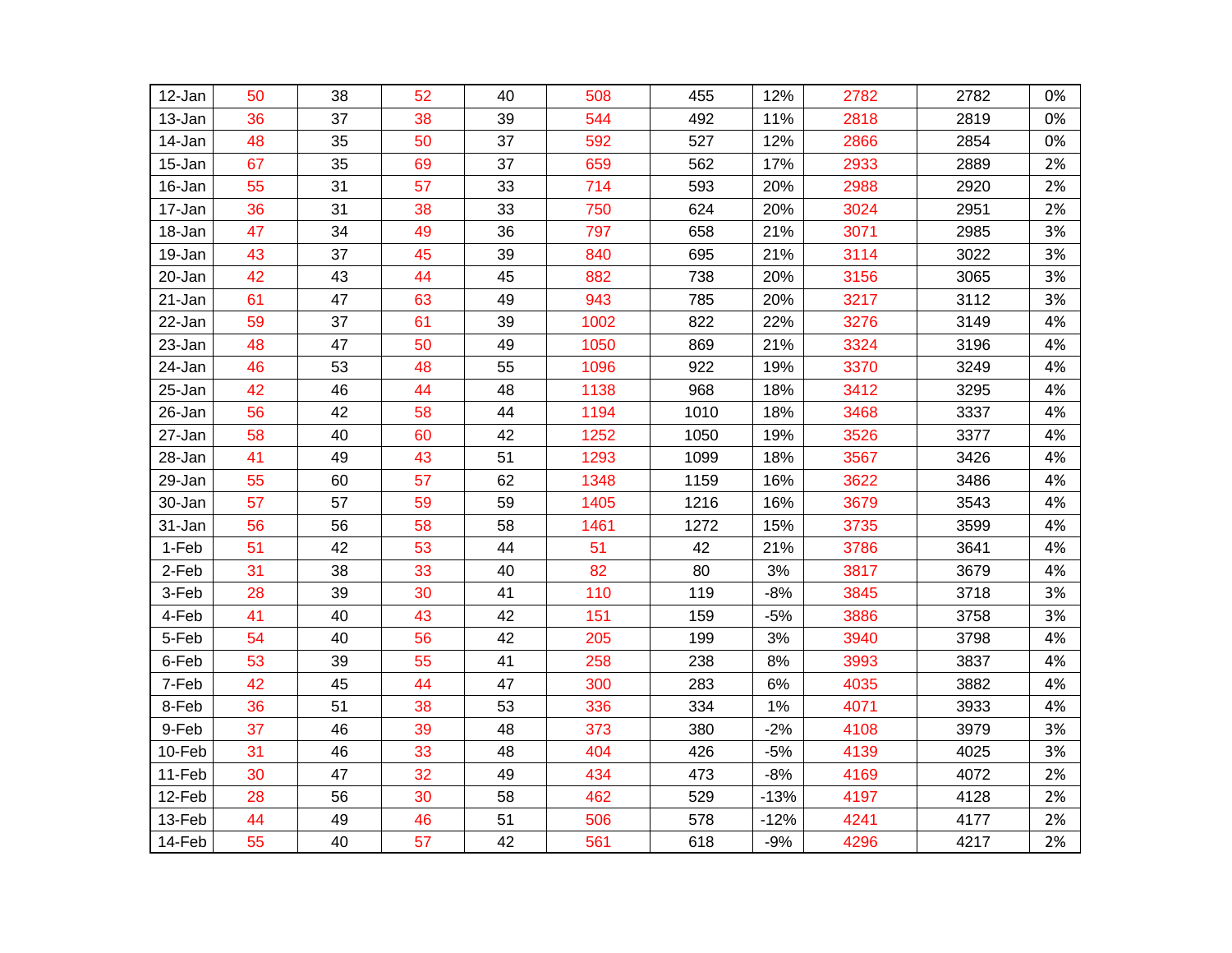| 15-Feb | 49 | 41 | 51             | 43             | 610  | 659  | $-7%$  | 4345 | 4258 | 2% |
|--------|----|----|----------------|----------------|------|------|--------|------|------|----|
| 16-Feb | 40 | 34 | 42             | 36             | 650  | 693  | $-6%$  | 4385 | 4292 | 2% |
| 17-Feb | 17 | 47 | 19             | 49             | 667  | 740  | $-10%$ | 4402 | 4339 | 1% |
| 18-Feb | 28 | 44 | 30             | 46             | 695  | 784  | $-11%$ | 4430 | 4383 | 1% |
| 19-Feb | 46 | 40 | 48             | 42             | 741  | 824  | $-10%$ | 4476 | 4423 | 1% |
| 20-Feb | 47 | 43 | 49             | 45             | 788  | 867  | $-9%$  | 4523 | 4466 | 1% |
| 21-Feb | 27 | 47 | 29             | 49             | 815  | 914  | $-11%$ | 4550 | 4513 | 1% |
| 22-Feb | 24 | 45 | 26             | 47             | 839  | 959  | $-13%$ | 4574 | 4558 | 0% |
| 23-Feb | 26 | 31 | 28             | 33             | 865  | 990  | $-13%$ | 4600 | 4589 | 0% |
| 24-Feb | 44 | 26 | 46             | 28             | 909  | 1016 | $-11%$ | 4644 | 4615 | 1% |
| 25-Feb | 45 | 31 | 47             | 33             | 954  | 1047 | $-9%$  | 4689 | 4646 | 1% |
| 26-Feb | 49 | 37 | 51             | 39             | 1003 | 1084 | $-7%$  | 4738 | 4683 | 1% |
| 27-Feb | 38 | 30 | 40             | 32             | 1041 | 1114 | $-7%$  | 4776 | 4713 | 1% |
| 28-Feb | 51 | 29 | 53             | 31             | 1092 | 1143 | $-4%$  | 4827 | 4742 | 2% |
| 29-Feb |    |    | $\overline{2}$ | $\overline{2}$ | 1092 | 1143 | $-4%$  | 4827 | 4742 | 2% |
| 1-Mar  | 43 | 37 | 45             | 39             | 43   | 37   | 16%    | 4870 | 4779 | 2% |
| 2-Mar  | 36 | 52 | 38             | 54             | 79   | 89   | $-11%$ | 4906 | 4831 | 2% |
| 3-Mar  | 43 | 37 | 45             | 39             | 122  | 126  | $-3%$  | 4949 | 4868 | 2% |
| 4-Mar  | 49 | 38 | 51             | 40             | 171  | 164  | 4%     | 4998 | 4906 | 2% |
| 5-Mar  | 43 | 46 | 45             | 48             | 214  | 210  | 2%     | 5041 | 4952 | 2% |
| 6-Mar  | 16 | 47 | 18             | 49             | 230  | 257  | $-11%$ | 5057 | 4999 | 1% |
| 7-Mar  | 18 | 43 | 20             | 45             | 248  | 300  | $-17%$ | 5075 | 5042 | 1% |
| 8-Mar  | 35 | 43 | 37             | 45             | 283  | 343  | $-17%$ | 5110 | 5085 | 0% |
| 9-Mar  | 37 | 30 | 39             | 32             | 320  | 373  | $-14%$ | 5147 | 5115 | 1% |
| 10-Mar | 32 | 27 | 34             | 29             | 352  | 400  | $-12%$ | 5179 | 5142 | 1% |
| 11-Mar | 30 | 16 | 32             | 18             | 382  | 416  | $-8%$  | 5209 | 5158 | 1% |
| 12-Mar | 38 | 20 | 40             | 22             | 420  | 436  | $-4%$  | 5247 | 5178 | 1% |
| 13-Mar | 42 | 35 | 44             | 37             | 462  | 471  | $-2%$  | 5289 | 5213 | 1% |
| 14-Mar | 31 | 35 | 33             | 37             | 493  | 506  | $-3%$  | 5320 | 5248 | 1% |
| 15-Mar | 21 | 46 | 23             | 48             | 514  | 552  | $-7%$  | 5341 | 5294 | 1% |
| 16-Mar | 18 | 43 | 20             | 45             | 532  | 595  | $-11%$ | 5359 | 5337 | 0% |
| 17-Mar | 24 | 28 | 26             | 30             | 556  | 623  | $-11%$ | 5383 | 5365 | 0% |
| 18-Mar | 9  | 28 | 11             | 30             | 565  | 651  | $-13%$ | 5392 | 5393 | 0% |
| 19-Mar | 14 | 38 | 16             | 40             | 579  | 689  | $-16%$ | 5406 | 5431 | 0% |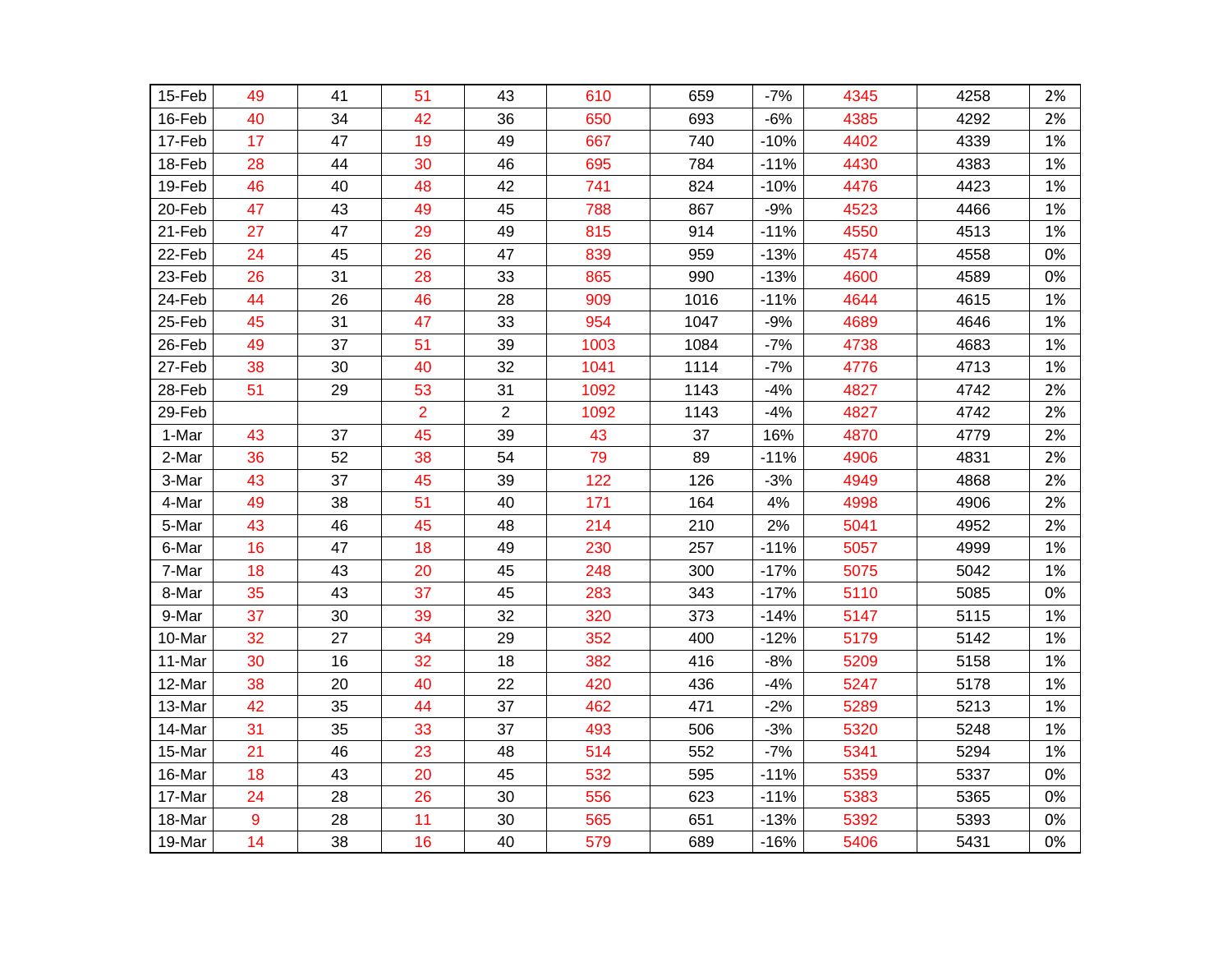| 20-Mar | 22 | 29             | 24             | 31             | 601 | 718 | $-16%$ | 5428 | 5460 | $-1%$ |
|--------|----|----------------|----------------|----------------|-----|-----|--------|------|------|-------|
| 21-Mar | 23 | 22             | 25             | 24             | 624 | 740 | $-16%$ | 5451 | 5482 | $-1%$ |
| 22-Mar | 28 | 21             | 30             | 23             | 652 | 761 | $-14%$ | 5479 | 5503 | 0%    |
| 23-Mar | 29 | 20             | 31             | 22             | 681 | 781 | $-13%$ | 5508 | 5523 | 0%    |
| 24-Mar | 29 | 22             | 31             | 24             | 710 | 803 | $-12%$ | 5537 | 5545 | 0%    |
| 25-Mar | 20 | 5              | 22             | $\overline{7}$ | 730 | 808 | $-10%$ | 5557 | 5550 | 0%    |
| 26-Mar | 24 | 6              | 26             | 8              | 754 | 814 | $-7%$  | 5581 | 5556 | 0%    |
| 27-Mar | 37 | 20             | 39             | 22             | 791 | 834 | $-5%$  | 5618 | 5576 | 1%    |
| 28-Mar | 46 | 22             | 48             | 24             | 837 | 856 | $-2%$  | 5664 | 5598 | 1%    |
| 29-Mar | 42 | 28             | 44             | 30             | 879 | 884 | $-1%$  | 5706 | 5626 | 1%    |
| 30-Mar | 35 | 24             | 37             | 26             | 914 | 908 | 1%     | 5741 | 5650 | 2%    |
| 31-Mar | 16 | 17             | 18             | 19             | 930 | 925 | 1%     | 5757 | 5667 | 2%    |
| 1-Apr  | 22 | 31             | 26             | 35             | 22  | 31  | $-29%$ | 5779 | 5698 | 1%    |
| 2-Apr  | 27 | 39             | 31             | 43             | 49  | 70  | $-30%$ | 5806 | 5737 | 1%    |
| 3-Apr  | 28 | 32             | 32             | 36             | 77  | 102 | $-25%$ | 5834 | 5769 | 1%    |
| 4-Apr  | 24 | 26             | 28             | 30             | 101 | 128 | $-21%$ | 5858 | 5795 | 1%    |
| 5-Apr  | 23 | 18             | 27             | 22             | 124 | 146 | $-15%$ | 5881 | 5813 | 1%    |
| 6-Apr  | 19 | 17             | 23             | 21             | 143 | 163 | $-12%$ | 5900 | 5830 | 1%    |
| 7-Apr  | 22 | 15             | 26             | 19             | 165 | 178 | $-7%$  | 5922 | 5845 | 1%    |
| 8-Apr  | 21 | 10             | 25             | 14             | 186 | 188 | $-1%$  | 5943 | 5855 | 2%    |
| 9-Apr  | 25 | 10             | 29             | 14             | 211 | 198 | 7%     | 5968 | 5865 | 2%    |
| 10-Apr | 26 | $\overline{7}$ | 30             | 11             | 237 | 205 | 16%    | 5994 | 5872 | 2%    |
| 11-Apr | 20 | 10             | 24             | 14             | 257 | 215 | 20%    | 6014 | 5882 | 2%    |
| 12-Apr | 13 | 21             | 17             | 25             | 270 | 236 | 14%    | 6027 | 5903 | 2%    |
| 13-Apr | 11 | 17             | 15             | 21             | 281 | 253 | 11%    | 6038 | 5920 | 2%    |
| 14-Apr | 3  | $\,6\,$        | $\overline{7}$ | 10             | 284 | 259 | 10%    | 6041 | 5926 | 2%    |
| 15-Apr | 16 | 22             | 20             | 26             | 300 | 281 | 7%     | 6057 | 5948 | 2%    |
| 16-Apr | 17 | 28             | 21             | 32             | 317 | 309 | 3%     | 6074 | 5976 | 2%    |
| 17-Apr | 28 | 23             | 32             | 27             | 345 | 332 | 4%     | 6102 | 5999 | 2%    |
| 18-Apr | 24 | 16             | 28             | 20             | 369 | 348 | 6%     | 6126 | 6015 | 2%    |
| 19-Apr | 28 | 17             | 32             | 21             | 397 | 365 | 9%     | 6154 | 6032 | 2%    |
| 20-Apr | 26 | 14             | 30             | 18             | 423 | 379 | 12%    | 6180 | 6046 | 2%    |
| 21-Apr | 24 | 23             | 28             | 27             | 447 | 402 | 11%    | 6204 | 6069 | 2%    |
| 22-Apr | 18 | 32             | 22             | 36             | 465 | 434 | 7%     | 6222 | 6101 | 2%    |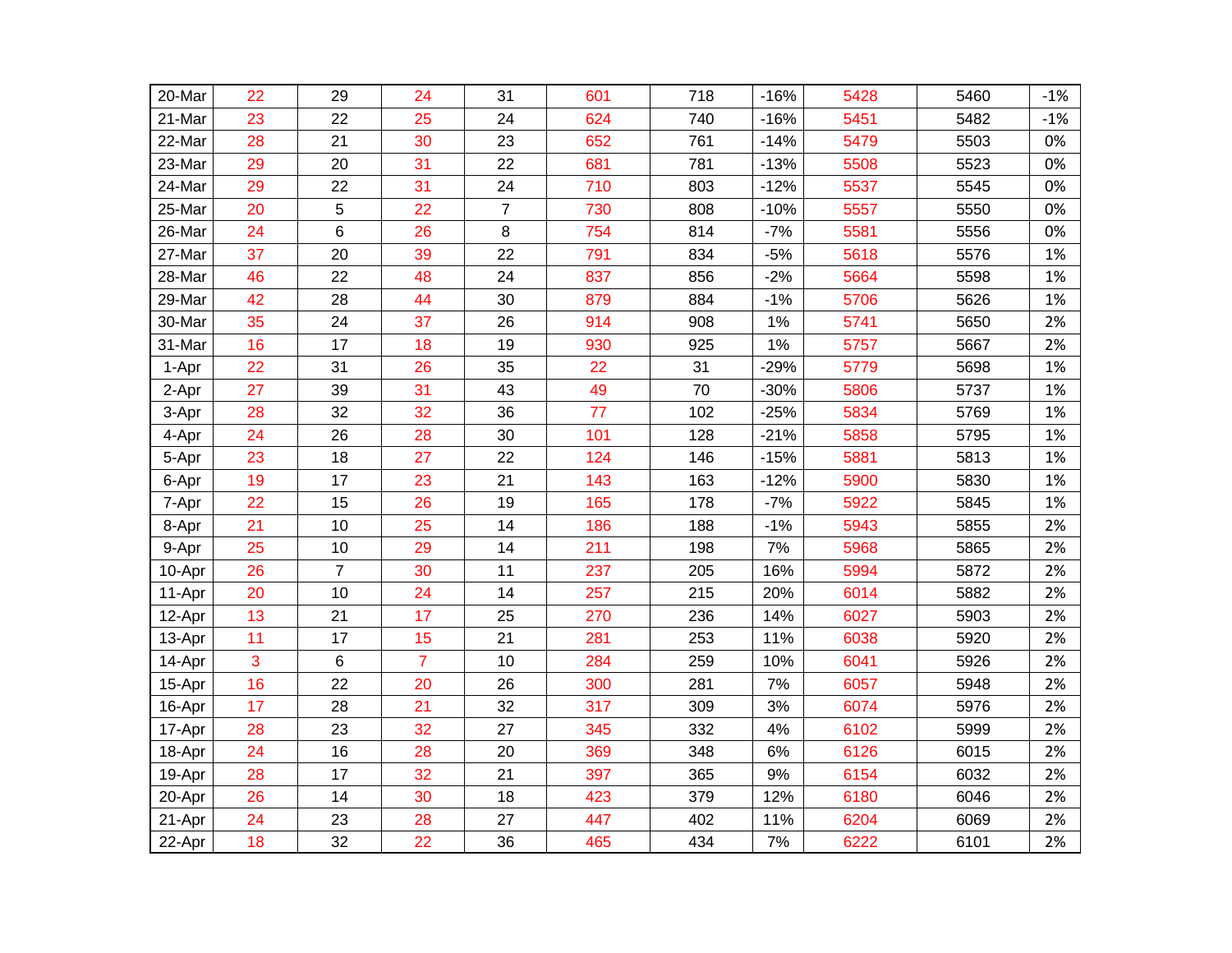| 23-Apr | 22               | 22               | 26                      | 26                      | 487 | 456 | 7%     | 6244 | 6123 | 2% |
|--------|------------------|------------------|-------------------------|-------------------------|-----|-----|--------|------|------|----|
| 24-Apr | 11               | 14               | 15                      | 18                      | 498 | 470 | 6%     | 6255 | 6137 | 2% |
| 25-Apr | 13               | 19               | 17                      | 23                      | 511 | 489 | 4%     | 6268 | 6156 | 2% |
| 26-Apr | 16               | 23               | 20                      | 27                      | 527 | 512 | 3%     | 6284 | 6179 | 2% |
| 27-Apr | 23               | 15               | 27                      | 19                      | 550 | 527 | 4%     | 6307 | 6194 | 2% |
| 28-Apr | 23               | 6                | 27                      | 10                      | 573 | 533 | 8%     | 6330 | 6200 | 2% |
| 29-Apr | 23               | 8                | 27                      | 12                      | 596 | 541 | 10%    | 6353 | 6208 | 2% |
| 30-Apr | 20               | 21               | 24                      | 25                      | 616 | 562 | 10%    | 6373 | 6229 | 2% |
| 1-May  | 16               | 22               | 20                      | 26                      | 16  | 22  | 13%    | 6389 | 6251 | 2% |
| 2-May  | 16               | $\boldsymbol{9}$ | 20                      | 13                      | 32  | 31  | 3%     | 6405 | 6260 | 2% |
| 3-May  | 14               | 11               | 18                      | 15                      | 46  | 42  | 10%    | 6419 | 6271 | 2% |
| 4-May  | 14               | 12               | 18                      | 16                      | 60  | 54  | 11%    | 6433 | 6283 | 2% |
| 5-May  | $\boldsymbol{8}$ | 14               | 12                      | 18                      | 68  | 68  | 0%     | 6441 | 6297 | 2% |
| 6-May  | 12               | 15               | 16                      | 19                      | 80  | 83  | $-4%$  | 6453 | 6312 | 2% |
| 7-May  | 18               | 17               | 22                      | 21                      | 98  | 100 | $-2%$  | 6471 | 6329 | 2% |
| 8-May  | 18               | 18               | 22                      | 22                      | 116 | 118 | $-2%$  | 6489 | 6347 | 2% |
| 9-May  | 14               | 15               | 18                      | 19                      | 130 | 133 | $-2%$  | 6503 | 6362 | 2% |
| 10-May | 9                | 14               | 13                      | 18                      | 139 | 147 | $-5%$  | 6512 | 6376 | 2% |
| 11-May | 6                | 16               | 10                      | 20                      | 145 | 163 | $-11%$ | 6518 | 6392 | 2% |
| 12-May | 5                | 15               | 9                       | 19                      | 150 | 178 | $-16%$ | 6523 | 6407 | 2% |
| 13-May | $\mathbf 0$      | 15               | $\overline{\mathbf{4}}$ | 19                      | 150 | 193 | $-22%$ | 6523 | 6422 | 2% |
| 14-May | $\overline{0}$   | 11               | 4                       | 15                      | 150 | 204 | $-26%$ | 6523 | 6433 | 1% |
| 15-May | $\mathbf 0$      | 9                | 4                       | 13                      | 150 | 213 | $-30%$ | 6523 | 6442 | 1% |
| 16-May | 0                | 5                | 4                       | $\boldsymbol{9}$        | 150 | 218 | $-31%$ | 6523 | 6447 | 1% |
| 17-May | 8                | 8                | 12                      | 12                      | 158 | 226 | $-30%$ | 6531 | 6455 | 1% |
| 18-May | 10               | 4                | 14                      | 8                       | 168 | 230 | $-27%$ | 6541 | 6459 | 1% |
| 19-May | 12               | 0                | 16                      | 4                       | 180 | 230 | $-22%$ | 6553 | 6459 | 1% |
| 20-May | $\overline{4}$   | 0                | 8                       | 4                       | 184 | 230 | $-20%$ | 6557 | 6459 | 2% |
| 21-May | 0                | $\mathbf 0$      | $\overline{\mathbf{4}}$ | 4                       | 184 | 230 | $-20%$ | 6557 | 6459 | 2% |
| 22-May | 0                | 0                | 4                       | 4                       | 184 | 230 | $-20%$ | 6557 | 6459 | 2% |
| 23-May | 8                | $\mathbf{1}$     | 12                      | 5                       | 192 | 231 | $-17%$ | 6565 | 6460 | 2% |
| 24-May | $\overline{7}$   | 10               | 11                      | 14                      | 199 | 241 | $-17%$ | 6572 | 6470 | 2% |
| 25-May | 6                | 5                | 10                      | 9                       | 205 | 246 | $-17%$ | 6578 | 6475 | 2% |
| 26-May | 5                | $\mathbf 0$      | 9                       | $\overline{\mathbf{4}}$ | 210 | 246 | $-15%$ | 6583 | 6475 | 2% |